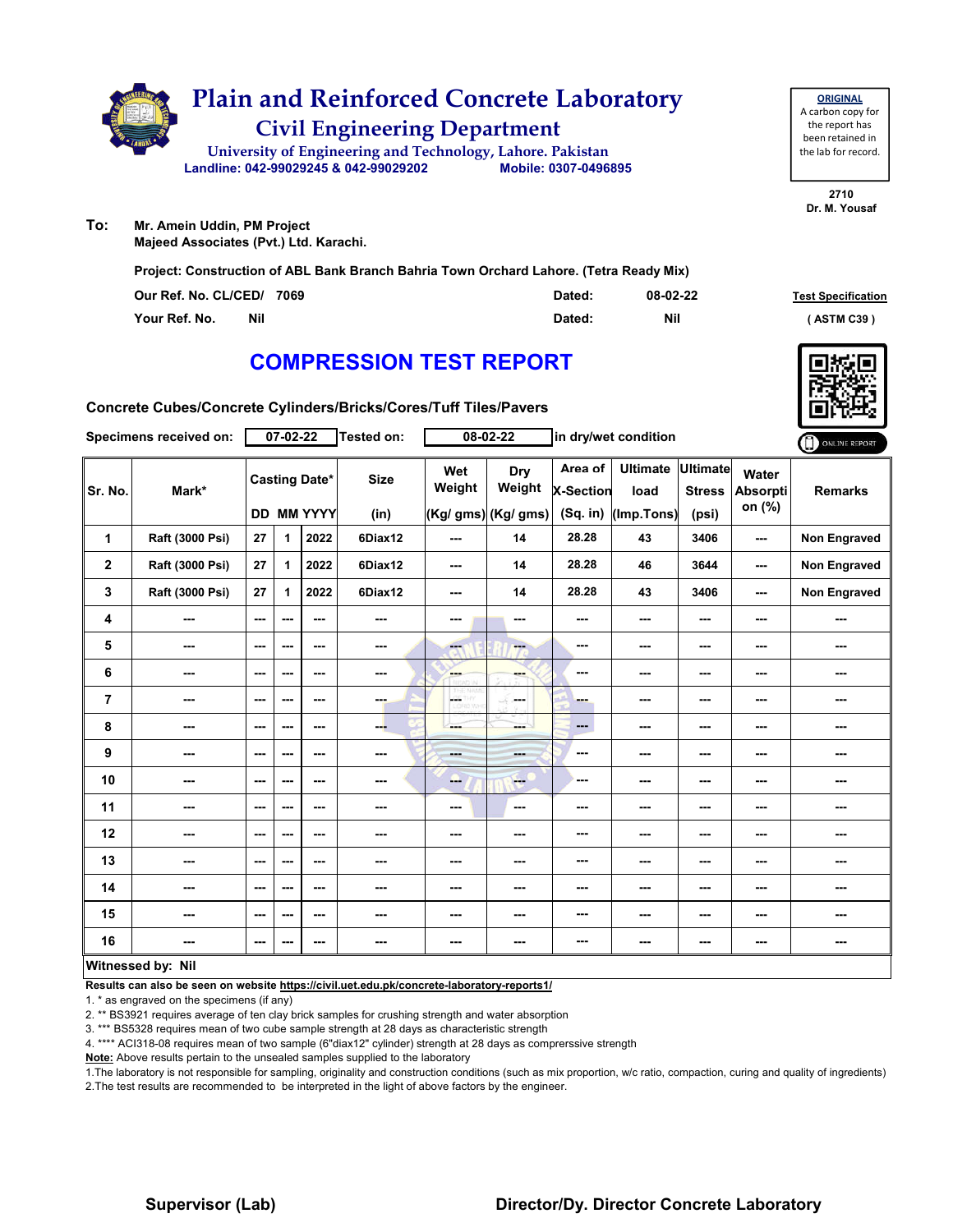

| <b>ORIGINAL</b>     |  |  |  |  |  |  |  |  |
|---------------------|--|--|--|--|--|--|--|--|
| A carbon copy for   |  |  |  |  |  |  |  |  |
| the report has      |  |  |  |  |  |  |  |  |
| been retained in    |  |  |  |  |  |  |  |  |
| the lab for record. |  |  |  |  |  |  |  |  |
|                     |  |  |  |  |  |  |  |  |

**2663 Dr. Umbreen**

**To: Mr. Muneeb Shehzad Butt, Project Manager Republic Engineering Corporation (Pvt.) Ltd.**

> **Our Ref. No. CL/CED/ Dated: Test Specification 7070 Your Ref. No. AHA-34 Dated: ( ASTM C39 ) Project: Construction of Alpha Home Apartments (Block C) at Beacon House Estate, Jati Umra Road off Raiwind Road, Lahore. (BPS Pvt. Ltd.) 08-02-22 21-01-22**

# **COMPRESSION TEST REPORT**



**Concrete Cubes/Concrete Cylinders/Bricks/Cores/Tuff Tiles/Pavers**

|                         | Specimens received on:         |                          | 26-01-22 |                                           | <b>Tested on:</b>   |                              | 02-02-22                              |                                         | in dry/wet condition                    |                          |                                    | ONLINE REPORT       |
|-------------------------|--------------------------------|--------------------------|----------|-------------------------------------------|---------------------|------------------------------|---------------------------------------|-----------------------------------------|-----------------------------------------|--------------------------|------------------------------------|---------------------|
| Sr. No.                 | Mark*                          |                          |          | <b>Casting Date*</b><br><b>DD MM YYYY</b> | <b>Size</b><br>(in) | Wet<br>Weight                | Dry<br>Weight<br>$(Kg/gms)$ (Kg/ gms) | Area of<br><b>X-Section</b><br>(Sq. in) | Ultimate Ultimate<br>load<br>(Imp.Tons) | <b>Stress</b><br>(psi)   | Water<br><b>Absorpti</b><br>on (%) | <b>Remarks</b>      |
| 1                       | Grid 32-38/B-D,<br><b>Slab</b> | 23                       | 12       | 2021                                      | 6Diax12             | $- - -$                      | 14                                    | 28.28                                   | 59                                      | 4673                     | ---                                | <b>Non Engraved</b> |
| $\overline{\mathbf{2}}$ | Grid 32-38/B-D,<br>Slab        | 23                       | 12       | 2021                                      | 6Diax12             | ---                          | 14.2                                  | 28.28                                   | 55                                      | 4356                     | $\sim$                             | <b>Non Engraved</b> |
| 3                       | Grid 32-38/B-D,<br>Slab        | 23                       | 12       | 2021                                      | 6Diax12             | ---                          | 14                                    | 28.28                                   | 61                                      | 4832                     | $\overline{\phantom{a}}$           | Non Engraved        |
| 4                       | $\overline{\phantom{a}}$       | $--$                     | ---      | ---                                       | ---                 | ---                          | ---                                   | ---                                     | ---                                     | $\overline{\phantom{a}}$ | ---                                | ---                 |
| 5                       | $\overline{\phantom{a}}$       | $\overline{\phantom{a}}$ | ---      | ---                                       | ---                 | ---                          | ---                                   | ---                                     | ---                                     | ---                      | ---                                |                     |
| 6                       | $\sim$ $\sim$                  | ---                      | ---      | $--$                                      | ---                 | <b>SHOP</b><br><b>ZEITAP</b> | ---                                   | ---                                     | $--$                                    | ---                      | ---                                | ---                 |
| 7                       | $\sim$ $\sim$                  | $\overline{\phantom{a}}$ | ---      | $--$                                      | man.                | <b>LOSTIVIY</b><br>CORD WY   | and a                                 | <b>STAR</b>                             | ---                                     | $\overline{\phantom{a}}$ | ---                                | ---                 |
| 8                       | ---                            | $-$                      | ---      | $- - -$                                   | ---                 | ---                          | ---                                   | ---                                     | ---                                     | $\sim$ $\sim$            | $\sim$ $\sim$                      | ---                 |
| 9                       | ---                            | ---                      | ---      | ---                                       | ---                 | <b>House</b>                 | ---                                   | ---                                     | ---                                     | ---                      | ---                                | ---                 |
| 10                      | $\overline{\phantom{a}}$       | $\overline{\phantom{a}}$ | ---      | $--$                                      | ---                 | --                           | $\sim$                                | ---                                     | $--$                                    | $\overline{\phantom{a}}$ | $\overline{\phantom{a}}$           | ---                 |
| 11                      | $\sim$                         | $--$                     | ---      | ---                                       | ---                 | ---                          | ---                                   | ---                                     | ---                                     | ---                      | ---                                | ---                 |
| 12                      | ---                            | $\overline{\phantom{a}}$ | ---      | $--$                                      | ---                 | ---                          | ---                                   | ---                                     | ---                                     | ---                      | ---                                | ---                 |
| 13                      | ---                            | ---                      | ---      | $--$                                      | ---                 | ---                          | ---                                   | ---                                     | ---                                     | $--$                     | ---                                | ---                 |
| 14                      | $\sim$                         | $\sim$                   | ---      | $--$                                      | $\sim$              | ---                          | ---                                   | ---                                     | ---                                     | $--$                     | ---                                |                     |
| 15                      | ---                            | $--$                     | ---      | ---                                       | ---                 | ---                          | ---                                   | ---                                     | ---                                     | ---                      | ---                                | ---                 |
| 16                      | ---                            | ---                      | ---      | ---                                       | ---                 | ---                          | ---                                   | ---                                     | ---                                     | ---                      | ---                                | ---                 |
|                         | Witnessed by: Nil              |                          |          |                                           |                     |                              |                                       |                                         |                                         |                          |                                    |                     |

#### **Witnessed by: Nil**

**Results can also be seen on website https://civil.uet.edu.pk/concrete-laboratory-reports1/**

1. \* as engraved on the specimens (if any)

2. \*\* BS3921 requires average of ten clay brick samples for crushing strength and water absorption

3. \*\*\* BS5328 requires mean of two cube sample strength at 28 days as characteristic strength

4. \*\*\*\* ACI318-08 requires mean of two sample (6"diax12" cylinder) strength at 28 days as comprerssive strength

**Note:** Above results pertain to the unsealed samples supplied to the laboratory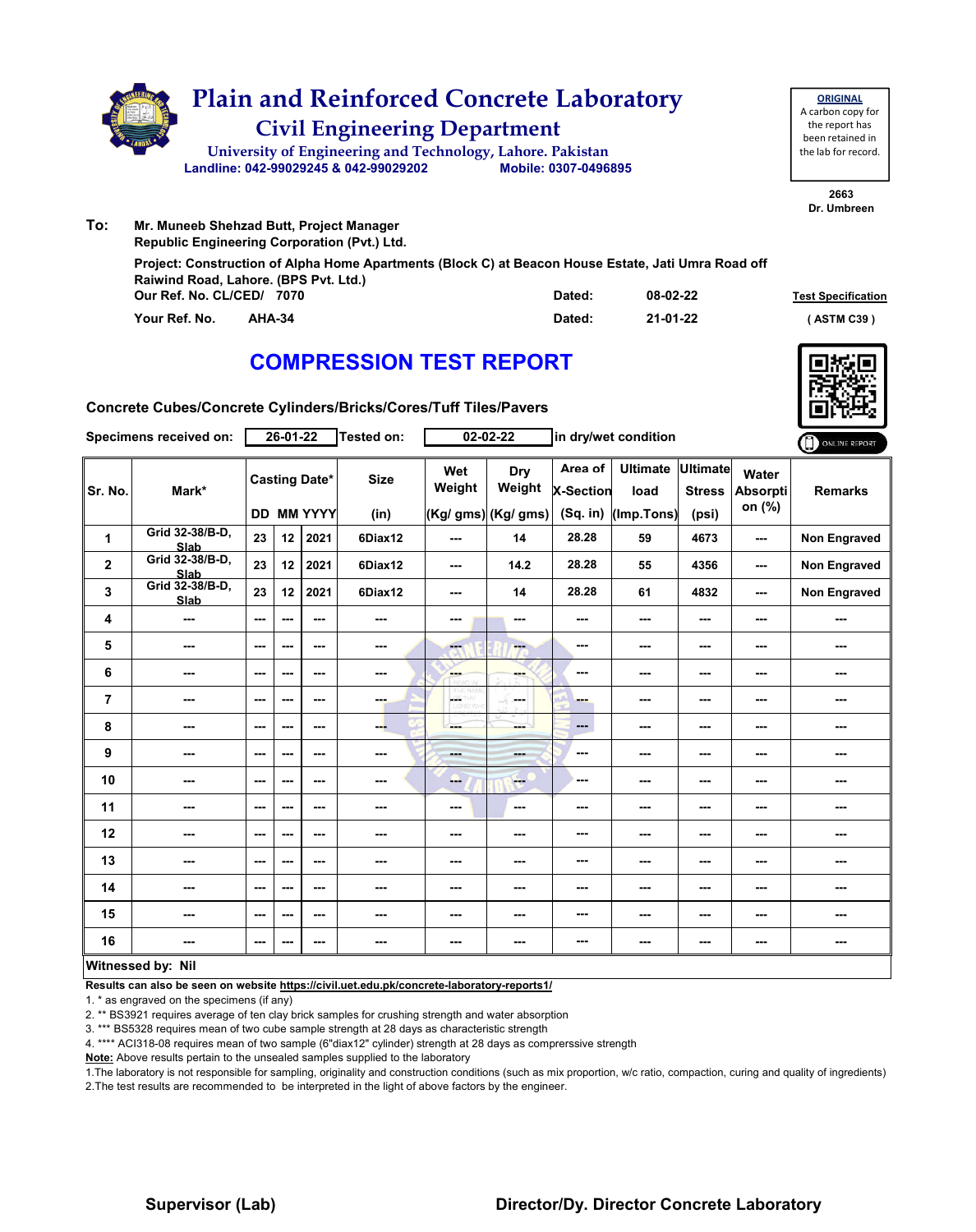

| <b>ORIGINAL</b>     |
|---------------------|
| A carbon copy for   |
| the report has      |
| been retained in    |
| the lab for record. |
|                     |

**2683 Dr. Umbreen**

**To: Mr. Jamal, Site Incharge Pecific Builders (Pvt.) Ltd.**

> **Our Ref. No. CL/CED/ Dated: Test Specification 7071 Your Ref. No. Nil Dated: ( ASTM C39 ) Project: Site in DHA, Lahore. 08-02-22 31-01-22**

# **COMPRESSION TEST REPORT**

**Concrete Cubes/Concrete Cylinders/Bricks/Cores/Tuff Tiles/Pavers**

|                | Specimens received on:   |               | $01 - 02 - 22$ |                                           | <b>Tested on:</b>        |                          | 03-02-22                              |                                           | in dry/wet condition                  |                                           |                             | ONLINE REPORT            |
|----------------|--------------------------|---------------|----------------|-------------------------------------------|--------------------------|--------------------------|---------------------------------------|-------------------------------------------|---------------------------------------|-------------------------------------------|-----------------------------|--------------------------|
| Sr. No.        | Mark*                    |               |                | <b>Casting Date*</b><br><b>DD MM YYYY</b> | <b>Size</b><br>(in)      | Wet<br>Weight            | Dry<br>Weight<br>$(Kg/gms)$ (Kg/ gms) | Area of<br><b>X-Section</b><br>$(Sq.$ in) | <b>Ultimate</b><br>load<br>(Imp.Tons) | <b>Ultimate</b><br><b>Stress</b><br>(psi) | Water<br>Absorpti<br>on (%) | <b>Remarks</b>           |
| 1              | (1:1.5:3)                | 21            | 1              | 2022                                      | 6Diax12                  | ---                      | 14                                    | 28.28                                     | 21                                    | 1663                                      | ---                         | Engraved                 |
| $\mathbf 2$    | (1:2:4)                  | 19            | 1              | 2022                                      | 6Diax12                  | ---                      | 14                                    | 28.28                                     | 13                                    | 1030                                      | ---                         | Engraved                 |
| 3              | (1:1:2)                  | 19            | 1              | 2022                                      | 6Diax12                  | $\overline{\phantom{a}}$ | 13.2                                  | 28.28                                     | 43                                    | 3406                                      | ---                         | Engraved                 |
| 4              | $\overline{\phantom{a}}$ | $\sim$ $\sim$ | ---            | ---                                       | $\sim$                   | ---                      | ---                                   | ---                                       | ---                                   | ---                                       | ---                         | ---                      |
| 5              | ---                      | $--$          | ---            | ---                                       | $\sim$                   | ---                      | ---                                   | ---                                       | ---                                   | $--$                                      | ---                         | ---                      |
| 6              | ---                      | ---           | ---            | $--$                                      | $\overline{\phantom{a}}$ | ---                      | ---                                   | ---                                       | ---                                   | ---                                       | ---                         | ---                      |
| $\overline{7}$ | ---                      | $\sim$ $\sim$ | ---            | $--$                                      | ---                      | $\overline{a}$           | in ma                                 | ---                                       | ---                                   | ---                                       | ---                         | ---                      |
| 8              | ---                      | $\sim$ $\sim$ | ---            | ---                                       | ---                      | ---                      | ---                                   | ---                                       | ---                                   | $--$                                      | ---                         | ---                      |
| 9              | ---                      | $\sim$ $\sim$ | ---            | ---                                       | $\cdots$                 | <b>Barbara</b>           | ---                                   | ---                                       | ---                                   | ---                                       | ---                         | ---                      |
| 10             | $\overline{\phantom{a}}$ | $\sim$ $\sim$ | ---            | $--$                                      | ---                      | --                       | <b>Fee</b>                            | ---                                       | ---                                   | $--$                                      | ---                         | $\overline{\phantom{a}}$ |
| 11             | ---                      | $--$          | ---            | ---                                       | $\overline{a}$           | ---                      | $\sim$                                | ---                                       | ---                                   | ---                                       | ---                         | ---                      |
| 12             | ---                      | $\sim$ $\sim$ | ---            | $- - -$                                   | $\sim$ $\sim$            | ---                      | ---                                   | ---                                       | ---                                   | ---                                       | ---                         | ---                      |
| 13             | ---                      | $\sim$ $\sim$ | ---            | $--$                                      | $\sim$                   | ---                      | ---                                   | ---                                       | ---                                   | ---                                       | ---                         | ---                      |
| 14             | ---                      | ---           | ---            | ---                                       | $\frac{1}{2}$            | ---                      | ---                                   | ---                                       | ---                                   | ---                                       | ---                         | ---                      |
| 15             | ---                      | ---           | ---            | $--$                                      | $\overline{\phantom{a}}$ | ---                      | ---                                   | ---                                       | ---                                   | ---                                       | ---                         | ---                      |
| 16             | $\sim$ $\sim$            | ---           | ---            | $--$                                      | $\sim$                   | ---                      | ---                                   | ---                                       | ---                                   | ---                                       | ---                         | ---                      |
|                | Witnessed by: Nil        |               |                |                                           |                          |                          |                                       |                                           |                                       |                                           |                             |                          |

**Results can also be seen on website https://civil.uet.edu.pk/concrete-laboratory-reports1/**

1. \* as engraved on the specimens (if any)

2. \*\* BS3921 requires average of ten clay brick samples for crushing strength and water absorption

3. \*\*\* BS5328 requires mean of two cube sample strength at 28 days as characteristic strength

4. \*\*\*\* ACI318-08 requires mean of two sample (6"diax12" cylinder) strength at 28 days as comprerssive strength

**Note:** Above results pertain to the unsealed samples supplied to the laboratory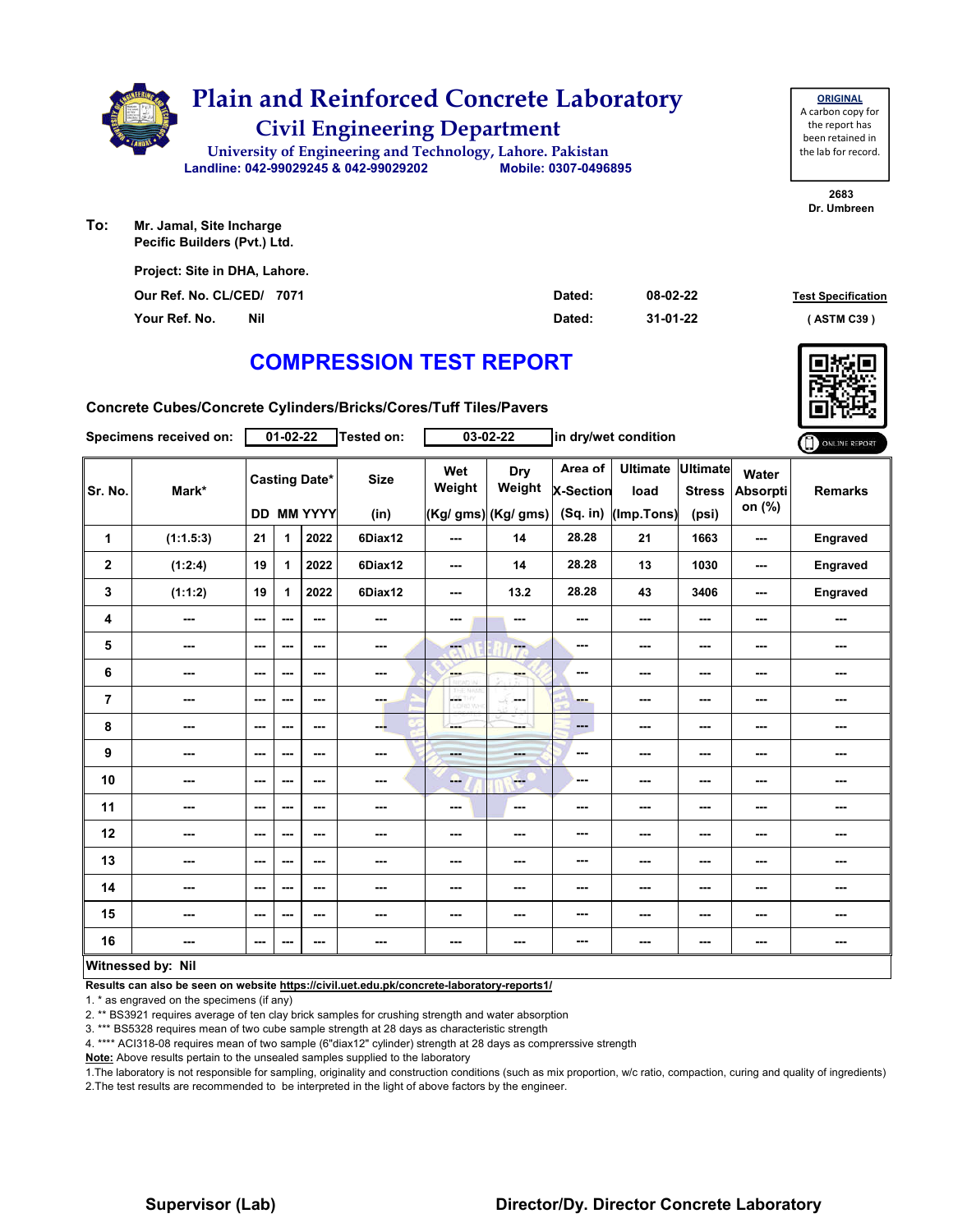

| Our Ref. No. CL/CED/ 7072 |                      | Dated: | 08-02-22 | <b>Test Specification</b> |
|---------------------------|----------------------|--------|----------|---------------------------|
| Your Ref. No.             | <b>BA/UHE/UET-02</b> | Dated: | 26-01-22 | (ASTM C39 <sup>)</sup>    |
|                           |                      |        |          |                           |

### **COMPRESSION TEST REPORT**



**Concrete Cubes/Concrete Cylinders/Bricks/Cores/Tuff Tiles/Pavers**

|                | Specimens received on:   |                          | $03 - 02 - 22$ |                                           | Tested on:          |                                 | $04 - 02 - 22$                        |                                  | in dry/wet condition                  |                                           |                                    | ONLINE REPORT       |
|----------------|--------------------------|--------------------------|----------------|-------------------------------------------|---------------------|---------------------------------|---------------------------------------|----------------------------------|---------------------------------------|-------------------------------------------|------------------------------------|---------------------|
| Sr. No.        | Mark*                    |                          |                | <b>Casting Date*</b><br><b>DD MM YYYY</b> | <b>Size</b><br>(in) | Wet<br>Weight                   | Dry<br>Weight<br>$(Kg/gms)$ (Kg/ gms) | Area of<br>X-Section<br>(Sq. in) | <b>Ultimate</b><br>load<br>(Imp.Tons) | <b>Ultimate</b><br><b>Stress</b><br>(psi) | Water<br><b>Absorpti</b><br>on (%) | <b>Remarks</b>      |
| 1              | (3000 Psi)               | 29                       | 12             | 2021                                      | 6Diax12             | ---                             | 14                                    | 28.28                            | 76                                    | 6020                                      | ---                                | <b>Non Engraved</b> |
| $\mathbf{2}$   | (3000 Psi)               | 29                       | 12             | 2021                                      | 6Diax12             | $\sim$ $\sim$                   | 13.4                                  | 28.28                            | 63                                    | 4990                                      | $\sim$ $\sim$                      | <b>Non Engraved</b> |
| 3              | (3000 Psi)               | 29                       | 12             | 2021                                      | 6Diax12             | $\sim$ $\sim$                   | 13.2                                  | 28.28                            | 65                                    | 5149                                      | $\sim$                             | Non Engraved        |
| 4              | ---                      | ---                      | ---            | ---                                       | ---                 | ---                             | ---                                   | ---                              | ---                                   | ---                                       | ---                                | $\sim$              |
| 5              | $\overline{\phantom{a}}$ | $\sim$                   | ---            | ---                                       | ---                 | $\overline{\mathbf{a}}$         | ---                                   | ---                              | ---                                   | ---                                       | ---                                | ---                 |
| 6              | $\overline{\phantom{a}}$ | $\overline{\phantom{a}}$ | ---            | ---                                       | ---                 | <b>Albert</b>                   | ---                                   | $\overline{\phantom{a}}$         | ---                                   | ---                                       | ---                                | ---                 |
| $\overline{7}$ | ---                      | $\overline{\phantom{a}}$ | ---            | $\overline{\phantom{a}}$                  | ---                 | $\overline{\phantom{a}}$<br>HY. | <b>Security</b>                       | -                                | $\overline{\phantom{a}}$              | ---                                       | ---                                | ---                 |
| 8              | $\sim$                   | $\sim$ $\sim$            | ---            | ---                                       | ---                 |                                 | ---                                   | $\qquad \qquad -$                | ---                                   | ---                                       | ---                                | ---                 |
| 9              | $\overline{\phantom{a}}$ | $\overline{\phantom{a}}$ | ---            | ---                                       | ---                 | <b>Hotel</b>                    | ---                                   | $\qquad \qquad \cdots$           | $\overline{\phantom{a}}$              | ---                                       | ---                                |                     |
| 10             | ---                      | $\sim$                   | ---            | ---                                       | ---                 | --                              | $-$                                   | ---                              | ---                                   | ---                                       | ---                                | ---                 |
| 11             | ---                      | $\sim$ $\sim$            | ---            | ---                                       | ---                 | $\sim$ $\sim$                   | $- - -$                               | ---                              | $\sim$ $\sim$                         | ---                                       | ---                                | ---                 |
| 12             | $\cdots$                 | $\sim$                   | ---            | ---                                       | ---                 | ---                             | ---                                   | ---                              | ---                                   | ---                                       | ---                                | ---                 |
| 13             | ---                      | $\overline{\phantom{a}}$ | ---            | ---                                       |                     | ---                             | ---                                   | ---                              | ---                                   | ---                                       | ---                                | ---                 |
| 14             | $\sim$                   | $-$                      | ---            | ---                                       | ---                 | $\sim$                          | ---                                   | $\overline{\phantom{a}}$         | $\sim$ $\sim$                         | ---                                       | ---                                | ---                 |
| 15             | ---                      | $\sim$                   | ---            | ---                                       | ---                 | ---                             | ---                                   | ---                              | ---                                   | ---                                       | ---                                | ---                 |
| 16             | ---                      | $\overline{\phantom{a}}$ | ---            | ---                                       |                     | ---                             | ---                                   | ---                              | ---                                   | ---                                       | ---                                |                     |
|                | Witnessed by: Nil        |                          |                |                                           |                     |                                 |                                       |                                  |                                       |                                           |                                    |                     |

#### **Witnessed by: Nil**

**Results can also be seen on website https://civil.uet.edu.pk/concrete-laboratory-reports1/**

1. \* as engraved on the specimens (if any)

2. \*\* BS3921 requires average of ten clay brick samples for crushing strength and water absorption

3. \*\*\* BS5328 requires mean of two cube sample strength at 28 days as characteristic strength

4. \*\*\*\* ACI318-08 requires mean of two sample (6"diax12" cylinder) strength at 28 days as comprerssive strength

**Note:** Above results pertain to the unsealed samples supplied to the laboratory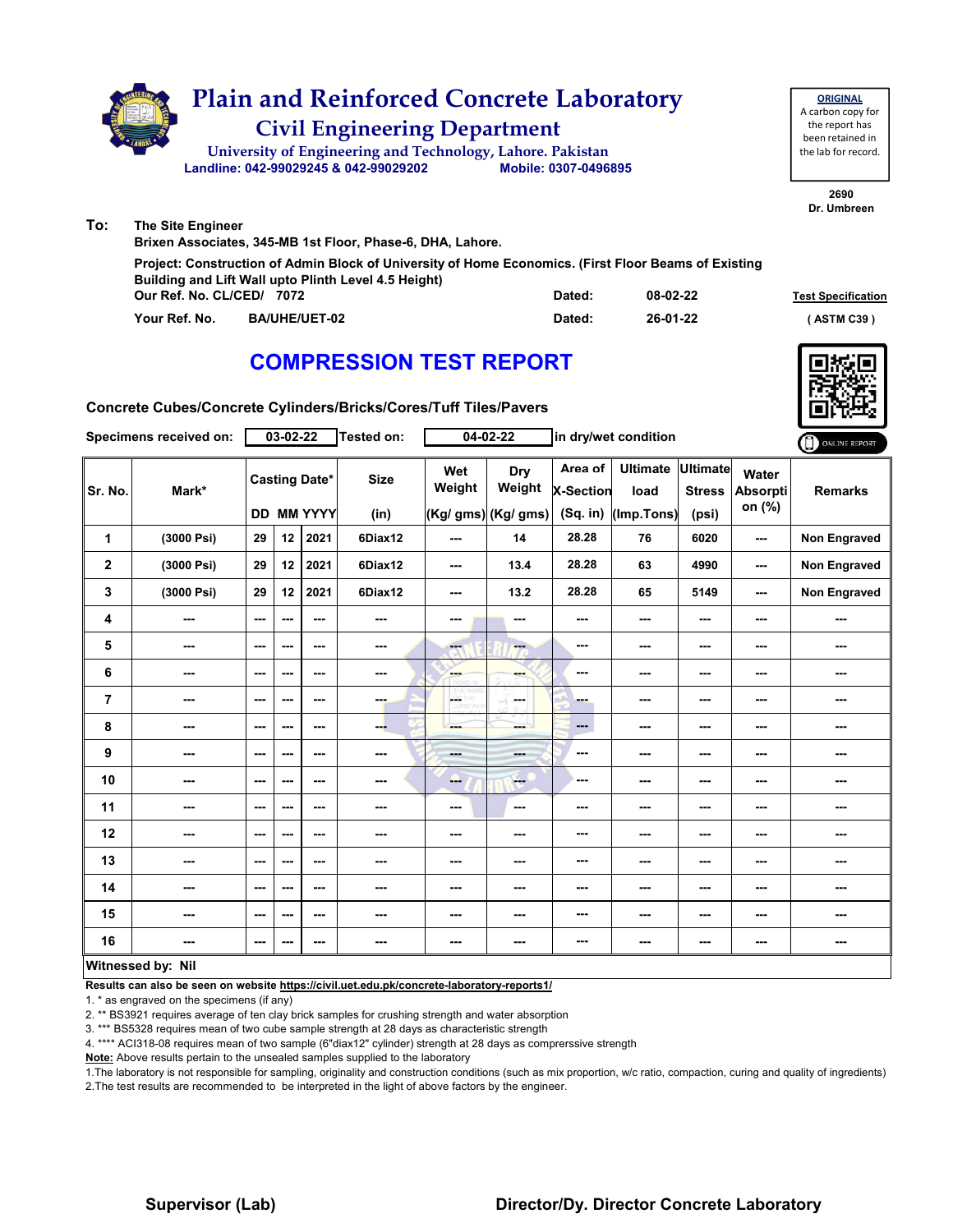

| <b>ORIGINAL</b>     |
|---------------------|
| A carbon copy for   |
| the report has      |
| been retained in    |
| the lab for record. |
|                     |

**To: Mr. Muhammad Awais Khan, FM (Works Div) SUPARCO Office, Works Division, P. O. Punjab University, Samsani Road, Lahore Project: Construction of Staff Hostel at Kala Shah Kaku, Lahore. (M/s Strategia Services).**

| Our Ref. No. CL/CED/ 7073 |                            | Dated: | 08-02-22 | <b>Test Specificati</b> |
|---------------------------|----------------------------|--------|----------|-------------------------|
| Your Ref. No.             | 63301(05) Works/Div/SRDC-L | Dated: | 26-01-22 | (ASTM C39)              |

# **COMPRESSION TEST REPORT**

**Test Specification** 

**Concrete Cubes/Concrete Cylinders/Bricks/Cores/Tuff Tiles/Pavers**

|                | Specimens received on:        |                          | 03-02-22 |                                    | Tested on:          |                          | 04-02-22                             |                                         | in dry/wet condition                    |                          |                                    | ONLINE REPORT       |
|----------------|-------------------------------|--------------------------|----------|------------------------------------|---------------------|--------------------------|--------------------------------------|-----------------------------------------|-----------------------------------------|--------------------------|------------------------------------|---------------------|
| Sr. No.        | Mark*                         |                          |          | <b>Casting Date*</b><br>DD MM YYYY | <b>Size</b><br>(in) | Wet<br>Weight            | Dry<br>Weight<br>(Kg/ gms) (Kg/ gms) | Area of<br><b>X-Section</b><br>(Sq. in) | Ultimate Ultimate<br>load<br>(Imp.Tons) | <b>Stress</b><br>(psi)   | Water<br><b>Absorpti</b><br>on (%) | <b>Remarks</b>      |
|                | <b>RCC Footing</b>            |                          |          |                                    |                     |                          |                                      |                                         |                                         |                          |                                    |                     |
| 1              | (1:2:4)                       | 31                       | 12       | 2021                               | 6Diax12             | $\sim$ $\sim$            | 13.2                                 | 28.28                                   | 46                                      | 3644                     | ---                                | <b>Non Engraved</b> |
| $\mathbf{2}$   | <b>RCC Footing</b><br>(1:2:4) | 31                       | 12       | 2021                               | 6Diax12             | ---                      | 13.6                                 | 28.28                                   | 49                                      | 3881                     | ---                                | <b>Non Engraved</b> |
| 3              | <b>RCC Footing</b><br>(1:2:4) | 31                       | 12       | 2021                               | 6Diax12             | ---                      | 13.4                                 | 28.28                                   | 41                                      | 3248                     | $\overline{\phantom{a}}$           | <b>Non Engraved</b> |
| 4              | ---                           | ---                      | ---      | ---                                | ---                 | ---                      | ---                                  | ---                                     | ---                                     | ---                      | ---                                | ---                 |
| 5              | ---                           | $\overline{\phantom{a}}$ | ---      | ---                                | ---                 | $-1$                     | ---                                  | ---                                     | ---                                     | ---                      | ---                                |                     |
| 6              | ---                           | ---                      | ---      | ---                                | ---                 | <b>SHOP</b>              | ---                                  | ---                                     | ---                                     | ---                      | ---                                |                     |
| $\overline{7}$ | ---                           | $\overline{\phantom{a}}$ | ---      | ---                                | ---                 | <b>CETHY</b><br>LORD WY  | <b>Service</b>                       | ---                                     | ---                                     | ---                      | ---                                | ---                 |
| 8              | ---                           | $-$                      | ---      | $- - -$                            | ---                 | ---                      | ---                                  | $---$                                   | ---                                     | $\sim$                   | ---                                | ---                 |
| 9              | ---                           | $\overline{\phantom{a}}$ | ---      | ---                                | ---                 | $- - -$                  | ---                                  | ---                                     | ---                                     | $\cdots$                 | ---                                | ---                 |
| 10             | ---                           | $\sim$ $\sim$            | ---      | ---                                | ---                 | -                        | $-$                                  | ---                                     | ---                                     | $\sim$                   | ---                                | ---                 |
| 11             | ---                           | $- - -$                  | ---      | ---                                | ---                 | ---                      | ---                                  | ---                                     | ---                                     | ---                      | ---                                | ---                 |
| 12             | ---                           | ---                      | ---      | ---                                | ---                 | ---                      | ---                                  | ---                                     | $\overline{\phantom{a}}$                | $--$                     | $\overline{\phantom{a}}$           | ---                 |
| 13             | ---                           | $- - -$                  | ---      | ---                                | ---                 | ---                      | ---                                  | ---                                     | ---                                     | ---                      | ---                                | ---                 |
| 14             | ---                           | $\sim$ $\sim$            | ---      | ---                                | ---                 | $\overline{\phantom{a}}$ | ---                                  | ---                                     | $\overline{\phantom{a}}$                | $\overline{\phantom{a}}$ | $\overline{\phantom{a}}$           | ---                 |
| 15             | ---                           | $\overline{\phantom{a}}$ | ---      | ---                                | ---                 | ---                      | ---                                  | ---                                     | ---                                     | ---                      | ---                                | ---                 |
| 16             | ---                           | ---                      | ---      | ---                                | ---                 | ---                      | ---                                  | ---                                     | ---                                     | ---                      | $\overline{a}$                     | ---                 |
|                | Witnessed by: Nil             |                          |          |                                    |                     |                          |                                      |                                         |                                         |                          |                                    |                     |

#### **Witnessed by: Nil**

**Results can also be seen on website https://civil.uet.edu.pk/concrete-laboratory-reports1/**

1. \* as engraved on the specimens (if any)

2. \*\* BS3921 requires average of ten clay brick samples for crushing strength and water absorption

3. \*\*\* BS5328 requires mean of two cube sample strength at 28 days as characteristic strength

4. \*\*\*\* ACI318-08 requires mean of two sample (6"diax12" cylinder) strength at 28 days as comprerssive strength

**Note:** Above results pertain to the unsealed samples supplied to the laboratory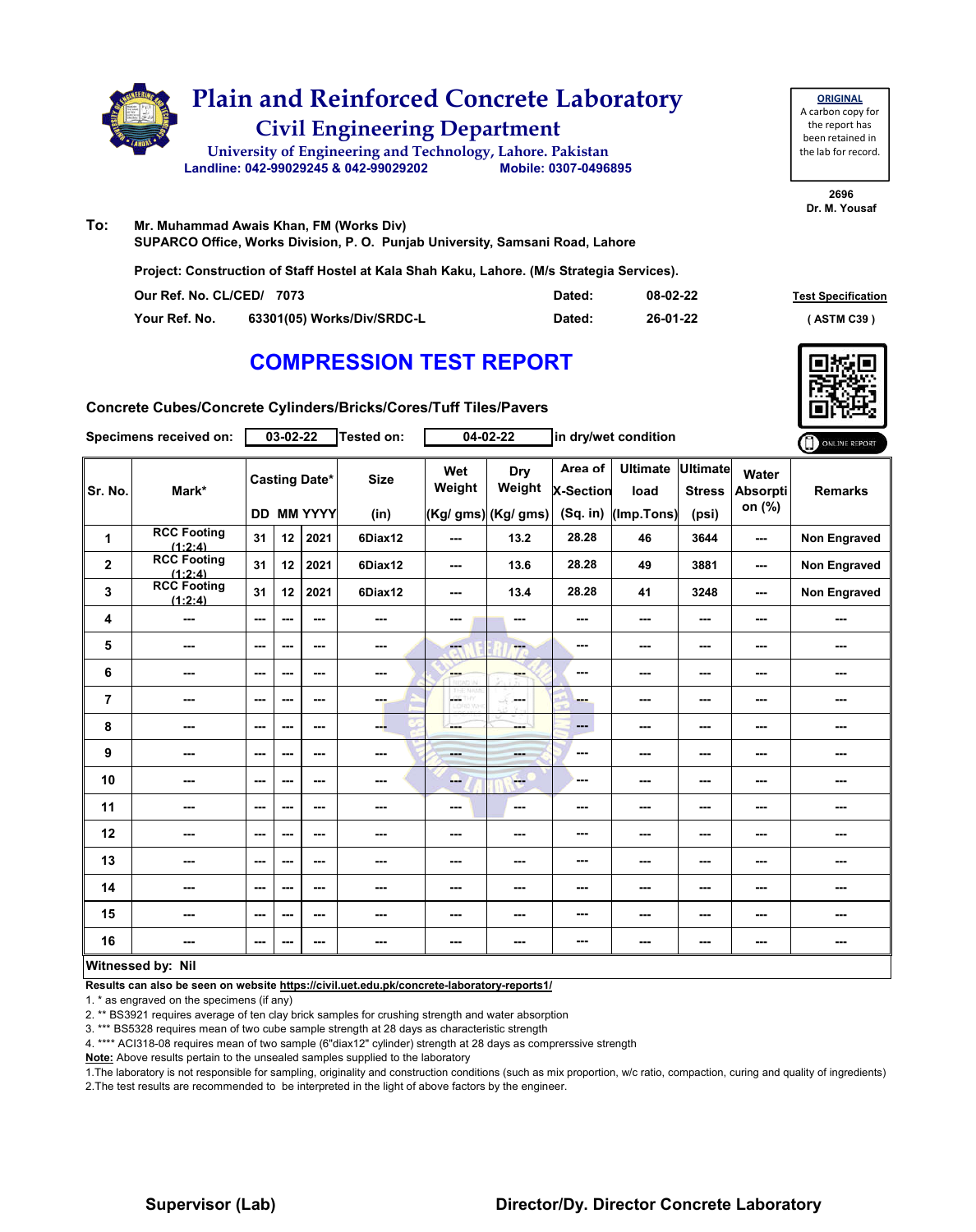

| <b>ORIGINAL</b>     |
|---------------------|
| A carbon copy for   |
| the report has      |
| been retained in    |
| the lab for record. |
|                     |

**To: Mr. Adnan Ejaz, PM ICON Valley, Phase II, Raiwind Road, Lahore**

| <b>Project: ICON Signature</b> |     |        |          |                           |
|--------------------------------|-----|--------|----------|---------------------------|
| Our Ref. No. CL/CED/ 7074      |     | Dated: | 08-02-22 | <b>Test Specification</b> |
| Your Ref. No.                  | Nil | Dated: | 26-01-22 | (ASTM C39)                |

# **COMPRESSION TEST REPORT**

**Concrete Cubes/Concrete Cylinders/Bricks/Cores/Tuff Tiles/Pavers**

|                | Specimens received on:            |                          | 03-02-22 |                                           | Tested on:               |                          | 04-02-22                              |                                    | in dry/wet condition                  |                                           |                             | ONLINE REPORT            |
|----------------|-----------------------------------|--------------------------|----------|-------------------------------------------|--------------------------|--------------------------|---------------------------------------|------------------------------------|---------------------------------------|-------------------------------------------|-----------------------------|--------------------------|
| Sr. No.        | Mark*                             |                          |          | <b>Casting Date*</b><br><b>DD MM YYYY</b> | <b>Size</b><br>(in)      | Wet<br>Weight            | Dry<br>Weight<br>$(Kg/gms)$ (Kg/ gms) | Area of<br>X-Section<br>$(Sq.$ in) | <b>Ultimate</b><br>load<br>(Imp.Tons) | <b>Ultimate</b><br><b>Stress</b><br>(psi) | Water<br>Absorpti<br>on (%) | <b>Remarks</b>           |
| $\mathbf{1}$   | FF Slab Grid K to N<br>(4000 Psi) | 21                       | 12       | 2021                                      | 6Diax12                  | ---                      | 13.6                                  | 28.28                              | 89                                    | 7050                                      | ---                         | <b>Non Engraved</b>      |
| $\mathbf 2$    | FF Slab Grid K to N<br>(4000 Psi) | 21                       | 12       | 2021                                      | 6Diax12                  | ---                      | 13.2                                  | 28.28                              | 58                                    | 4594                                      | ---                         | Non Engraved             |
| 3              | FF Slab Grid K to N<br>(4000 Psi) | 21                       | 12       | 2021                                      | 6Diax12                  | $\overline{\phantom{a}}$ | 13.2                                  | 28.28                              | 71                                    | 5624                                      | ---                         | Non Engraved             |
| 4              | ---                               | $--$                     | ---      | ---                                       | $\sim$                   | ---                      | ---                                   | ---                                | ---                                   | ---                                       | ---                         | ---                      |
| 5              | ---                               | ---                      | ---      | ---                                       | $\sim$                   | ---                      | $-$                                   | ---                                | ---                                   | ---                                       | ---                         | ---                      |
| 6              | ---                               | $--$                     | ---      | ---                                       | ---                      | ---                      | ---                                   | ---                                | ---                                   | ---                                       | ---                         | ---                      |
| $\overline{7}$ | ---                               | ---                      | ---      | $--$                                      | ---                      | $\overline{a}$           | ---                                   | ---                                | ---                                   | ---                                       | ---                         | ---                      |
| 8              | ---                               | ---                      | ---      | ---                                       | ---                      | ---                      | ---                                   | ---                                | ---                                   | ---                                       | ---                         | ---                      |
| 9              | ---                               | $\sim$ $\sim$            | ---      | ---                                       | ---                      | <b>Barbara</b>           | ---                                   | ---                                | ---                                   | ---                                       | ---                         | ---                      |
| 10             | ---                               | $--$                     | ---      | $--$                                      | ---                      | ---                      | $\qquad \qquad -$                     | ---                                | ---                                   | $--$                                      | ---                         | $\overline{\phantom{a}}$ |
| 11             | ---                               | ---                      | ---      | ---                                       | ---                      | ---                      | ---                                   | ---                                | ---                                   | ---                                       | ---                         | ---                      |
| 12             | ---                               | $- - -$                  | ---      | $- - -$                                   | ---                      | ---                      | ---                                   | ---                                | ---                                   | ---                                       | ---                         | ---                      |
| 13             | ---                               | ---                      | ---      | ---                                       | $\sim$                   | ---                      | ---                                   | ---                                | ---                                   | ---                                       | ---                         | ---                      |
| 14             | ---                               | ---                      | ---      | ---                                       | $\sim$                   | ---                      | ---                                   | ---                                | ---                                   | ---                                       | ---                         | ---                      |
| 15             | ---                               | $--$                     | ---      | ---                                       | $\overline{\phantom{a}}$ | ---                      | ---                                   | ---                                | ---                                   | ---                                       | ---                         | ---                      |
| 16             | ---                               | $\overline{\phantom{a}}$ | ---      | ---                                       | $\sim$                   | ---                      | ---                                   | ---                                | ---                                   | ---                                       | ---                         | ---                      |
|                | Witnessed by: Nil                 |                          |          |                                           |                          |                          |                                       |                                    |                                       |                                           |                             |                          |

**Results can also be seen on website https://civil.uet.edu.pk/concrete-laboratory-reports1/**

1. \* as engraved on the specimens (if any)

2. \*\* BS3921 requires average of ten clay brick samples for crushing strength and water absorption

3. \*\*\* BS5328 requires mean of two cube sample strength at 28 days as characteristic strength

4. \*\*\*\* ACI318-08 requires mean of two sample (6"diax12" cylinder) strength at 28 days as comprerssive strength

**Note:** Above results pertain to the unsealed samples supplied to the laboratory

1.The laboratory is not responsible for sampling, originality and construction conditions (such as mix proportion, w/c ratio, compaction, curing and quality of ingredients) 2.The test results are recommended to be interpreted in the light of above factors by the engineer.

### **Supervisor (Lab) Director/Dy. Director Concrete Laboratory**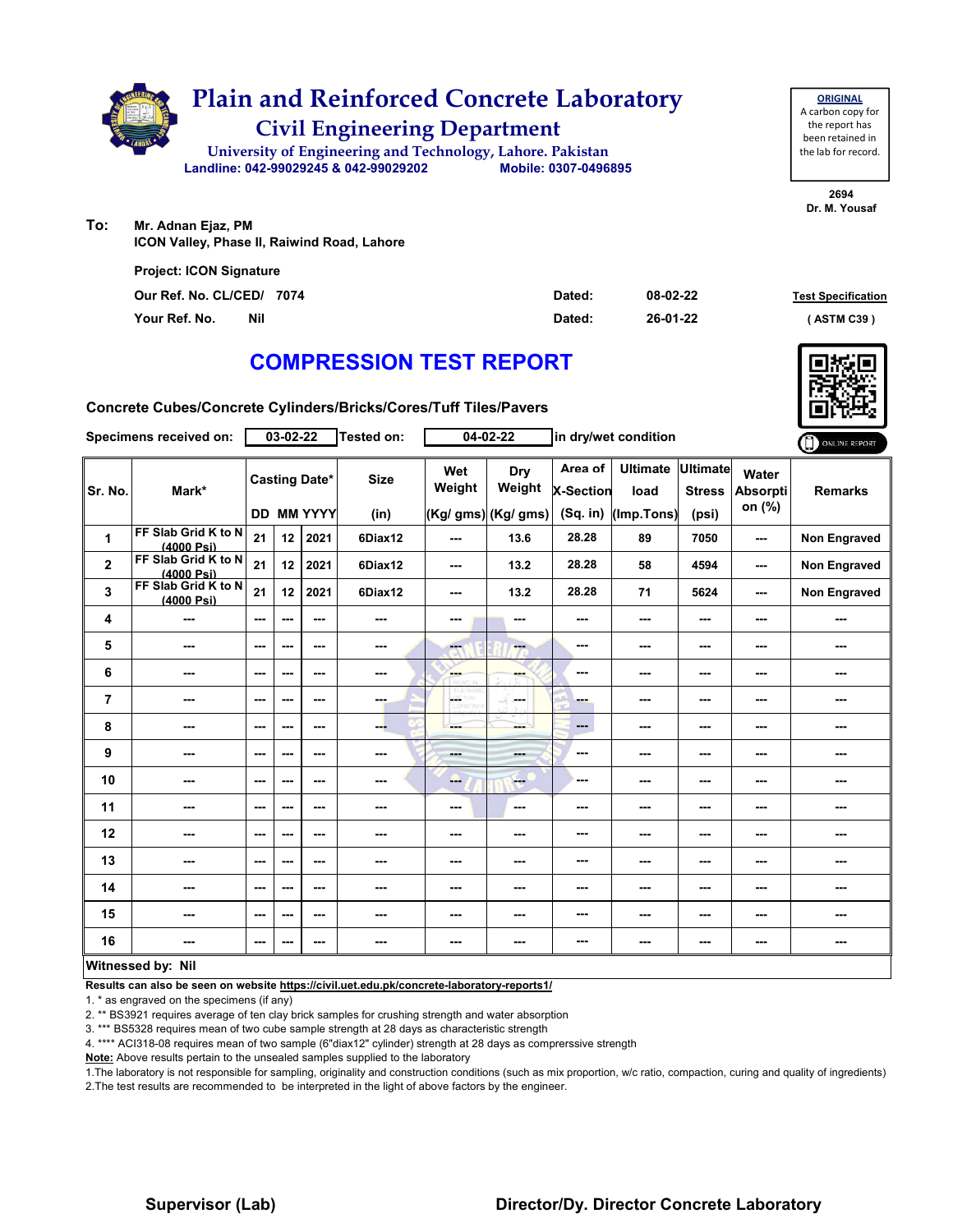

**Vertical Heights**

**Project: Vertical Heights, Plot # 68 B 2, Gulberg-III, Lahore.**

| Our Ref. No. CL/CED/ 7075 | Dated: | 08-02-22 | <b>Test Specification</b> |
|---------------------------|--------|----------|---------------------------|
| Your Ref. No.<br>Nil      | Dated: | 07-02-22 | (ASTM C39)                |

# **COMPRESSION TEST REPORT**

**Concrete Cubes/Concrete Cylinders/Bricks/Cores/Tuff Tiles/Pavers**

|                | Specimens received on: |                          | 07-02-22 |                                           | <b>Tested on:</b>   |               | 08-02-22                             |                                    | in dry/wet condition                  |                                    |                                    | ONLINE REPORT       |
|----------------|------------------------|--------------------------|----------|-------------------------------------------|---------------------|---------------|--------------------------------------|------------------------------------|---------------------------------------|------------------------------------|------------------------------------|---------------------|
| Sr. No.        | Mark*                  |                          |          | <b>Casting Date*</b><br><b>DD MM YYYY</b> | <b>Size</b><br>(in) | Wet<br>Weight | Dry<br>Weight<br>(Kg/ gms) (Kg/ gms) | Area of<br>X-Section<br>$(Sq.$ in) | <b>Ultimate</b><br>load<br>(Imp.Tons) | Ultimate<br><b>Stress</b><br>(psi) | Water<br><b>Absorpti</b><br>on (%) | <b>Remarks</b>      |
| 1              | ---                    | 1                        | 1        | 2022                                      | 6Diax12             | ---           | 13                                   | 28.28                              | 80                                    | 6337                               | ---                                | Non Engraved        |
| $\mathbf{2}$   | ---                    | 1                        | 1        | 2022                                      | 6Diax12             | ---           | 13.4                                 | 28.28                              | 69                                    | 5465                               | ---                                | <b>Non Engraved</b> |
| 3              | ---                    | 1                        | 1        | 2022                                      | 6Diax12             | ---           | 13.8                                 | 28.28                              | 78                                    | 6178                               | ---                                | <b>Non Engraved</b> |
| 4              | ---                    | 14                       | 1        | 2022                                      | 6Diax12             | ---           | 13                                   | 28.28                              | 78                                    | 6178                               | ---                                | <b>Non Engraved</b> |
| 5              | ---                    | 14                       | 1        | 2022                                      | 6Diax12             | ---           | 13.2                                 | 28.28                              | 75                                    | 5941                               | ---                                | <b>Non Engraved</b> |
| 6              | ---                    | 14                       | 1        | 2022                                      | 6Diax12             | <b>Bar</b>    | 13.4                                 | 28.28                              | 84                                    | 6653                               | ---                                | Non Engraved        |
| $\overline{7}$ | ---                    | 19                       | 1        | 2022                                      | 6Diax12             | р.            | 13.8                                 | 28.28                              | 66                                    | 5228                               | ---                                | <b>Non Engraved</b> |
| 8              | ---                    | 19                       | 1        | 2022                                      | 6Diax12             | ---           | 14                                   | 28.28                              | 75                                    | 5941                               | ---                                | <b>Non Engraved</b> |
| 9              | ---                    | 19                       | 1        | 2022                                      | 6Diax12             | <b>Hotel</b>  | 13.2                                 | 28.28                              | 67                                    | 5307                               | ---                                | <b>Non Engraved</b> |
| 10             | ---                    | $\overline{\phantom{a}}$ | ---      | ---                                       | ---                 | ---           | $-1$                                 | ---                                | ---                                   | ---                                | ---                                |                     |
| 11             | ---                    | ---                      | ---      | ---                                       | ---                 | ---           | $\sim$                               | ---                                | ---                                   | ---                                | ---                                | ---                 |
| 12             | ---                    | $-$                      | ---      | ---                                       | ---                 | ---           | ---                                  | ---                                | ---                                   | ---                                | ---                                | ---                 |
| 13             | ---                    | $\sim$ $\sim$            | ---      | ---                                       | ---                 | ---           | ---                                  | ---                                | ---                                   | ---                                | ---                                | ---                 |
| 14             | ---                    | $--$                     | ---      | ---                                       | ---                 | ---           | ---                                  | ---                                | ---                                   | ---                                | ---                                | ---                 |
| 15             | ---                    | $\overline{\phantom{a}}$ | ---      | ---                                       | ---                 | ---           | ---                                  | ---                                | ---                                   | ---                                | ---                                |                     |
| 16             | ---                    | $--$                     | ---      | ---                                       | ---                 | ---           | ---                                  | ---                                | ---                                   | ---                                | ---                                | ---                 |
|                | Witnessed by: Nil      |                          |          |                                           |                     |               |                                      |                                    |                                       |                                    |                                    |                     |

#### **Witnessed by: Nil**

**Results can also be seen on website https://civil.uet.edu.pk/concrete-laboratory-reports1/**

1. \* as engraved on the specimens (if any)

2. \*\* BS3921 requires average of ten clay brick samples for crushing strength and water absorption

3. \*\*\* BS5328 requires mean of two cube sample strength at 28 days as characteristic strength

4. \*\*\*\* ACI318-08 requires mean of two sample (6"diax12" cylinder) strength at 28 days as comprerssive strength

**Note:** Above results pertain to the unsealed samples supplied to the laboratory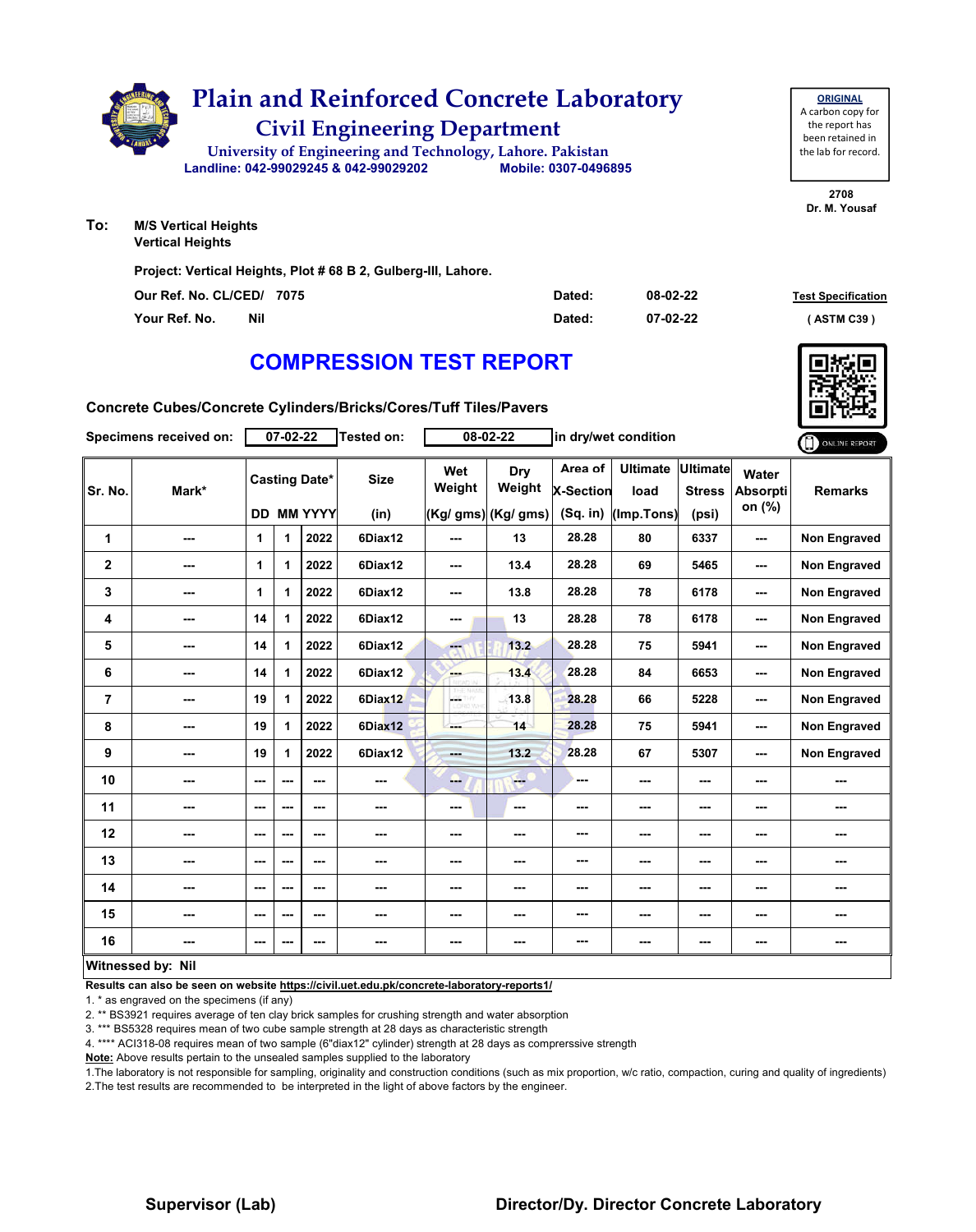

| <b>ORIGINAL</b>     |
|---------------------|
| A carbon copy for   |
| the report has      |
| been retained in    |
| the lab for record. |
|                     |

**2688 Engr. Ubaid**

**To: Sub Divisional Officer**

**Public Health Engg, Sub Division, Sillanwali.**

**Project: Rural Drainage Scheme Sobaga District, Sargodha.**

| Our Ref. No. CL/CED/ 7076 | Dated: | 08-02-22 | <b>Test Specification</b> |
|---------------------------|--------|----------|---------------------------|
| 31/SW<br>Your Ref. No.    | Dated: | 31-01-22 | ASTM C39 '                |

### **COMPRESSION TEST REPORT**

**Concrete Cubes/Concrete Cylinders/Bricks/Cores/Tuff Tiles/Pavers**

|                         | Specimens received on:   |                          | 02-02-22 |                                    | <b>Tested on:</b>   |                          | $03 - 02 - 22$                              |                                    | in dry/wet condition                  |                                           |                                    | ONLINE REPORT  |
|-------------------------|--------------------------|--------------------------|----------|------------------------------------|---------------------|--------------------------|---------------------------------------------|------------------------------------|---------------------------------------|-------------------------------------------|------------------------------------|----------------|
| Sr. No.                 | Mark*                    |                          |          | <b>Casting Date*</b><br>DD MM YYYY | <b>Size</b><br>(in) | Wet<br>Weight            | <b>Dry</b><br>Weight<br>(Kg/ gms) (Kg/ gms) | Area of<br>X-Section<br>$(Sq.$ in) | <b>Ultimate</b><br>load<br>(Imp.Tons) | <b>Ultimate</b><br><b>Stress</b><br>(psi) | Water<br><b>Absorpti</b><br>on (%) | <b>Remarks</b> |
| 1                       | PCC Slab (1:2:4)         | 30                       | 12       | 2021                               | 6Diax12             | ---                      | 13                                          | 28.28                              | 14                                    | 1109                                      | ---                                | Engraved       |
| $\overline{\mathbf{2}}$ | PCC Slab (1:2:4)         | $\overline{2}$           | 1        | 2022                               | 6Diax12             | ---                      | 13                                          | 28.28                              | 11                                    | 871                                       | ---                                | Engraved       |
| 3                       | ---                      | $\sim$ $\sim$            | ---      | $-$                                | $\sim$ $\sim$       | ---                      | ---                                         | ---                                | ---                                   | ---                                       | ---                                | ---            |
| 4                       | ---                      | ---                      | ---      | $\overline{\phantom{a}}$           | ---                 | ---                      | ---                                         | ---                                | ---                                   | $--$                                      | ---                                | ---            |
| 5                       | ---                      | ---                      | ---      | ---                                | ---                 | ---                      | $\overline{\phantom{a}}$                    | ---                                | ---                                   | ---                                       | ---                                | ---            |
| 6                       | ---                      | ---                      | ---      | ---                                | ---                 | ---                      | ---                                         | ---                                | ---                                   | $--$                                      | ---                                | ---            |
| $\overline{7}$          | ---                      | ---                      | ---      | ---                                | ---                 | LGS.<br><b>LORD WHI</b>  | $\rightarrow \widetilde{V}$<br><b>Base</b>  | ---                                | ---                                   | ---                                       | ---                                | ---            |
| 8                       | ---                      | $\overline{\phantom{a}}$ | ---      | $\overline{\phantom{a}}$           | ---                 | ---                      | ---                                         | ---                                | ---                                   | ---                                       | ---                                | ---            |
| 9                       | ---                      | $-$                      | ---      | ---                                | ---                 | <b>Barbara</b>           | ---                                         | ---                                | ---                                   | $--$                                      | ---                                | ---            |
| 10                      | ---                      | $-$                      | ---      | $\sim$ $\sim$                      | ---                 | ---                      | $-1$                                        | ---                                | ---                                   | ---                                       | ---                                | ---            |
| 11                      | ---                      | $\sim$ $\sim$            | ---      | ---                                | ---                 | $\overline{\phantom{a}}$ | $\sim$                                      | ---                                | ---                                   | $--$                                      | ---                                | ---            |
| 12                      | ---                      | ---                      | ---      | ---                                | ---                 | ---                      |                                             | ---                                | ---                                   | ---                                       | ---                                | ---            |
| 13                      | ---                      | ---                      | ---      | ---                                | ---                 | ---                      | ---                                         | ---                                | ---                                   | ---                                       | ---                                | ---            |
| 14                      | ---                      | ---                      | ---      | ---                                | ---                 | ---                      | ---                                         | ---                                | ---                                   | $--$                                      | ---                                | ---            |
| 15                      | ---                      | ---                      | ---      | $\overline{\phantom{a}}$           | ---                 | ---                      | ---                                         | ---                                | ---                                   | ---                                       | ---                                | ---            |
| 16                      | ---                      | $\overline{\phantom{a}}$ | ---      | ---                                | $\sim$              | ---                      | ---                                         | ---                                | ---                                   | $\overline{\phantom{a}}$                  | ---                                | ---            |
|                         | <b>Witnessed by: Nil</b> |                          |          |                                    |                     |                          |                                             |                                    |                                       |                                           |                                    |                |

#### **Witnessed by: Nil**

**Results can also be seen on website https://civil.uet.edu.pk/concrete-laboratory-reports1/**

1. \* as engraved on the specimens (if any)

2. \*\* BS3921 requires average of ten clay brick samples for crushing strength and water absorption

3. \*\*\* BS5328 requires mean of two cube sample strength at 28 days as characteristic strength

4. \*\*\*\* ACI318-08 requires mean of two sample (6"diax12" cylinder) strength at 28 days as comprerssive strength

**Note:** Above results pertain to the unsealed samples supplied to the laboratory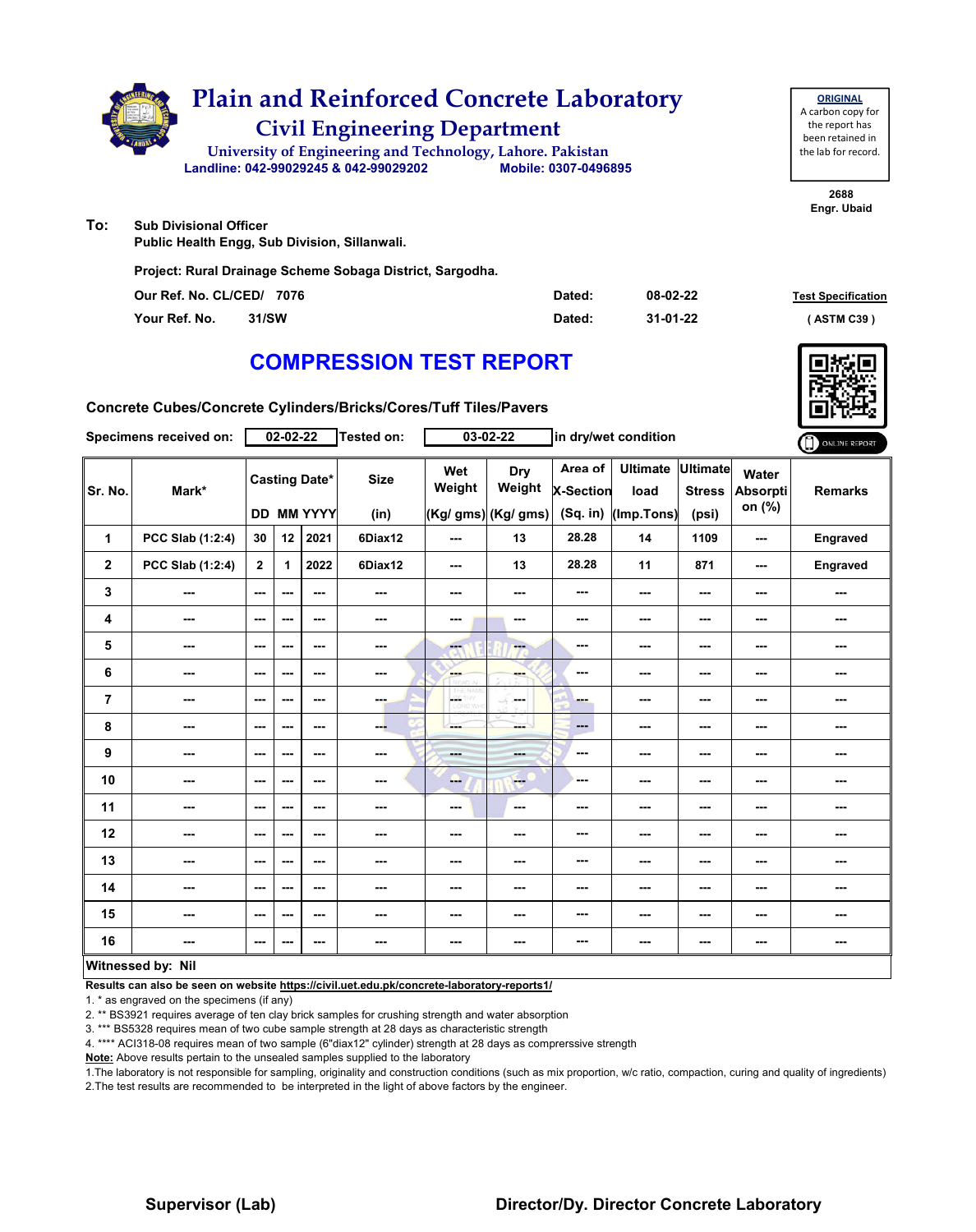|     | <b>Plain and Reinforced Concrete Laboratory</b><br><b>Civil Engineering Department</b>              |                      |  |
|-----|-----------------------------------------------------------------------------------------------------|----------------------|--|
|     | University of Engineering and Technology, Lahore. Pakistan<br>Landline: 042-99029245 & 042-99029202 | Mobile: 0307-0496895 |  |
| To: | <b>Sub Divisional Officer</b>                                                                       |                      |  |

**Public Health Engg, Sub Division, Sillanwali**

**Project: Rural Drainage Scheme Sobaga District, Sargodha**

| Our Ref. No. CL/CED/ 7077 |       | Dated: | 08-02-22 | <b>Test Specification</b> |
|---------------------------|-------|--------|----------|---------------------------|
| Your Ref. No.             | 33/SW | Dated: | 31-01-22 | $(BS 1881 - 116)$         |

### **COMPRESSION TEST REPORT**

**Concrete Cubes/Concrete Cylinders/Bricks/Cores/Tuff Tiles/Pavers**

|                         | Specimens received on: |                          | $02 - 02 - 22$ |                                    | Tested on:               |                          | $03 - 02 - 22$                       |                                         | in dry/wet condition                  |                                           |                                    | ONLINE REPORT  |
|-------------------------|------------------------|--------------------------|----------------|------------------------------------|--------------------------|--------------------------|--------------------------------------|-----------------------------------------|---------------------------------------|-------------------------------------------|------------------------------------|----------------|
| Sr. No.                 | Mark*                  |                          |                | <b>Casting Date*</b><br>DD MM YYYY | <b>Size</b><br>(in)      | Wet<br>Weight            | Dry<br>Weight<br>(Kg/ gms) (Kg/ gms) | Area of<br><b>X-Section</b><br>(Sq. in) | <b>Ultimate</b><br>load<br>(Imp.Tons) | <b>Ultimate</b><br><b>Stress</b><br>(psi) | Water<br><b>Absorpti</b><br>on (%) | <b>Remarks</b> |
| 1                       | PCC Slab (1:2:4)       | 23                       | 11             | 2021                               | 6x6x6                    | ---                      | 8                                    | 36                                      | 23                                    | 1431                                      | ---                                | Engraved       |
| $\overline{\mathbf{2}}$ | PCC Slab (1:2:4)       | 24                       | 11             | 2021                               | 6x6x6                    | $\sim$ $\sim$            | 8                                    | 36                                      | 21                                    | 1307                                      | ---                                | Engraved       |
| 3                       | ---                    | $\sim$ $\sim$            | ---            | $--$                               | $\overline{\phantom{a}}$ | ---                      | ---                                  | ---                                     | ---                                   | $--$                                      | ---                                | ---            |
| 4                       | ---                    | $\overline{\phantom{a}}$ | ---            | ---                                | $\overline{a}$           | ---                      | ---                                  | ---                                     | ---                                   | ---                                       | ---                                | ---            |
| 5                       | ---                    | $\sim$                   | ---            | ---                                | ---                      | ---                      | ---                                  | ---                                     | ---                                   | ---                                       | ---                                | ---            |
| 6                       | ---                    | $-$                      | ---            | ---                                | ---                      | <b>Albert</b>            | ---                                  | ---                                     | ---                                   | ---                                       | ---                                | ---            |
| $\overline{7}$          | ---                    | $\overline{\phantom{a}}$ | ---            | ---                                | ---                      | CETHY<br>CORD WH         | ---                                  | - -                                     | ---                                   | ---                                       | ---                                | ---            |
| 8                       | ---                    | $\sim$ $\sim$            | ---            | ---                                | ---                      | ---                      | mente del                            | $\overline{a}$                          | ---                                   | ---                                       | ---                                | ---            |
| $\boldsymbol{9}$        | ---                    | $\overline{\phantom{a}}$ | ---            | ---                                | $\sim$                   | $- - -$                  | ---                                  | ---                                     | ---                                   | ---                                       | ---                                | ---            |
| 10                      | ---                    | $\sim$ $\sim$            | ---            | ---                                | ---                      | ---                      | <b>Page</b>                          | ---                                     | ---                                   | ---                                       | ---                                | ---            |
| 11                      | ---                    | $\sim$ $\sim$            | ---            | ---                                | $\cdots$                 | $\overline{\phantom{a}}$ | ---                                  | ---                                     | ---                                   | $--$                                      | ---                                | ---            |
| 12                      | ---                    | $\sim$                   | ---            | ---                                | $\overline{a}$           | ---                      | ---                                  | ---                                     | ---                                   | ---                                       | ---                                | ---            |
| 13                      | ---                    | $\sim$                   | ---            | ---                                | ---                      | ---                      | ---                                  | ---                                     | ---                                   | ---                                       | ---                                | ---            |
| 14                      | ---                    | $\sim$                   | ---            | ---                                | ---                      | ---                      | ---                                  | ---                                     | ---                                   | ---                                       | ---                                | ---            |
| 15                      | ---                    | $\sim$ $\sim$            | ---            | ---                                | ---                      | ---                      | ---                                  | ---                                     | ---                                   | ---                                       | ---                                | ---            |
| 16                      | ---                    | $\sim$ $\sim$            | ---            | $--$                               | ---                      | ---                      | ---                                  | ---                                     | ---                                   | $--$                                      | ---                                | ---            |
|                         | Witnessed by: Nil      |                          |                |                                    |                          |                          |                                      |                                         |                                       |                                           |                                    |                |

#### **Witnessed by: Nil**

**Results can also be seen on website https://civil.uet.edu.pk/concrete-laboratory-reports1/**

1. \* as engraved on the specimens (if any)

2. \*\* BS3921 requires average of ten clay brick samples for crushing strength and water absorption

3. \*\*\* BS5328 requires mean of two cube sample strength at 28 days as characteristic strength

4. \*\*\*\* ACI318-08 requires mean of two sample (6"diax12" cylinder) strength at 28 days as comprerssive strength

**Note:** Above results pertain to the unsealed samples supplied to the laboratory

1.The laboratory is not responsible for sampling, originality and construction conditions (such as mix proportion, w/c ratio, compaction, curing and quality of ingredients) 2.The test results are recommended to be interpreted in the light of above factors by the engineer.

**2688 Dr. Umbreen**



#### **Supervisor (Lab) Director/Dy. Director Concrete Laboratory**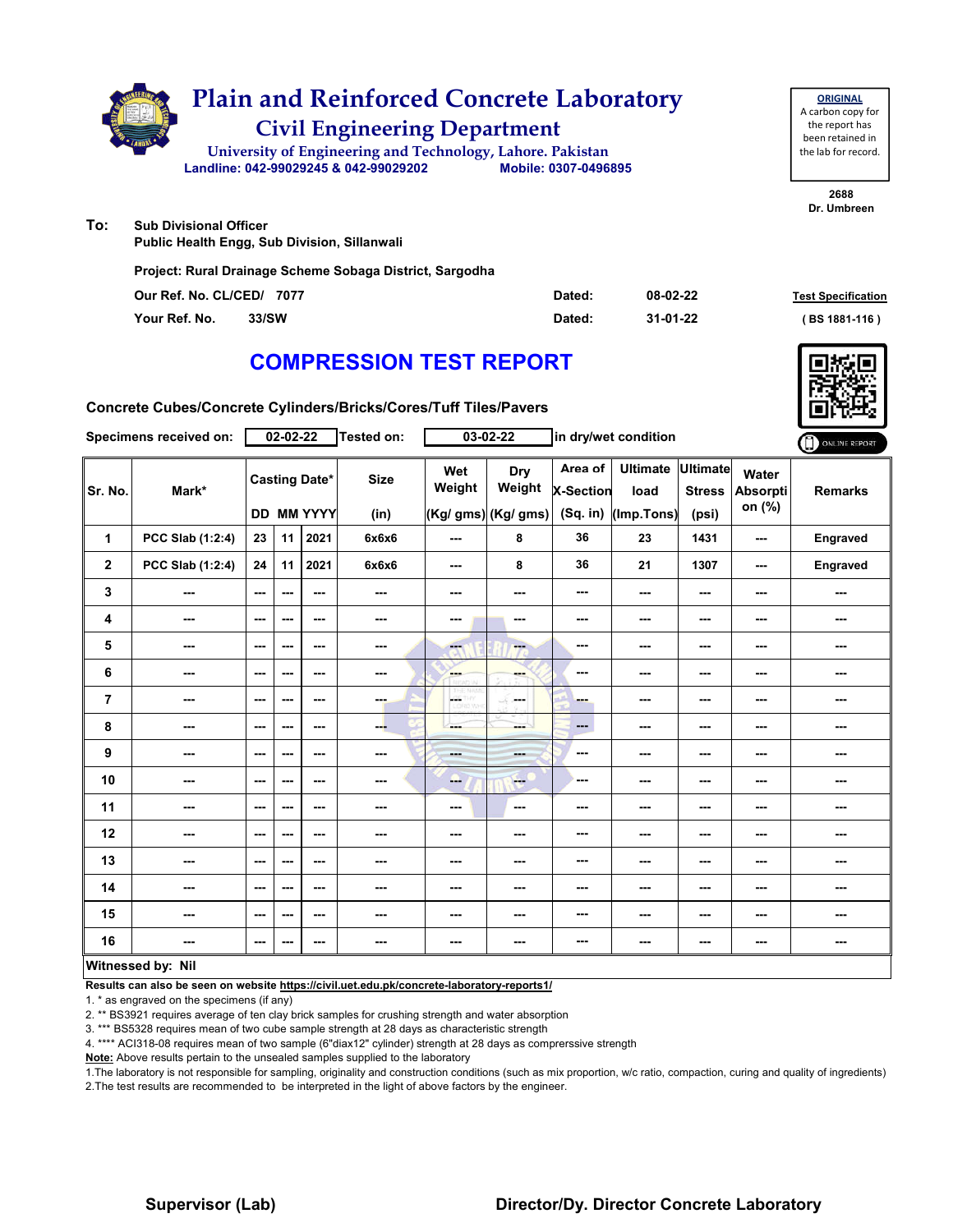

| <b>ORIGINAL</b>     |
|---------------------|
| A carbon copy for   |
| the report has      |
| been retained in    |
| the lab for record. |
|                     |

**To: Mr. Umair Maqsood, SDO**

**Buildings Sub Division, Assembly, Lahore**

**Project: Reconstruction of Pipal House A-Block, Lahore**

| Our Ref. No. CL/CED/ 7078 | Dated: | 08-02-22 | <b>Test Specification</b> |
|---------------------------|--------|----------|---------------------------|
| Your Ref. No.<br>44       | Dated: | 15-01-22 | (BS 3921**                |

# **COMPRESSION TEST REPORT**

**Concrete Cubes/Concrete Cylinders/Bricks/Cores/Tuff Tiles/Pavers**

| Specimens received on: |                     |                                           | 17-01-22 |         | Tested on:                  | 07-02-22      |                                                                                                                                                                                                                                                                                                                                                                                                                       | in dry/wet condition                    |                                       |                                           |                                    | ONLINE REPORT  |
|------------------------|---------------------|-------------------------------------------|----------|---------|-----------------------------|---------------|-----------------------------------------------------------------------------------------------------------------------------------------------------------------------------------------------------------------------------------------------------------------------------------------------------------------------------------------------------------------------------------------------------------------------|-----------------------------------------|---------------------------------------|-------------------------------------------|------------------------------------|----------------|
| Sr. No.                | Mark*               | <b>Casting Date*</b><br><b>DD MM YYYY</b> |          |         | <b>Size</b><br>(in)         | Wet<br>Weight | Dry<br>Weight<br>(Kg/ gms) (Kg/ gms)                                                                                                                                                                                                                                                                                                                                                                                  | Area of<br><b>X-Section</b><br>(Sq. in) | <b>Ultimate</b><br>load<br>(Imp.Tons) | <b>Ultimate</b><br><b>Stress</b><br>(psi) | Water<br><b>Absorpti</b><br>on (%) | <b>Remarks</b> |
| 1                      | <b>Machine Made</b> | ---                                       | ---      | ---     | $8.9 \times 4.2 \times 2.8$ | 3290          | 2975                                                                                                                                                                                                                                                                                                                                                                                                                  | 37.38                                   | 53                                    | 3176                                      | 10.59                              | ---            |
| $\overline{2}$         | <b>Machine Made</b> | ---                                       | ---      | ---     | $8.8 \times 4.4 \times 2.8$ | 3210          | 2905                                                                                                                                                                                                                                                                                                                                                                                                                  | 38.72                                   | 40                                    | 2314                                      | 10.5                               | ---            |
| 3                      | <b>Machine Made</b> | ---                                       | ---      | ---     | $8.9 \times 4.4 \times 3$   | 3400          | 3170                                                                                                                                                                                                                                                                                                                                                                                                                  | 39.16                                   | 54                                    | 3089                                      | 7.26                               | ---            |
| 4                      | <b>Machine Made</b> | ---                                       | ---      | $--$    | $8.8 \times 4.5 \times 2.8$ | 3395          | 3050                                                                                                                                                                                                                                                                                                                                                                                                                  | 39.6                                    | 52                                    | 2941                                      | 11.31                              | ---            |
| 5                      | <b>Machine Made</b> | ---                                       | ---      | $--$    | $8.8 \times 4.3 \times 2.8$ | 3455          | 3130                                                                                                                                                                                                                                                                                                                                                                                                                  | 37.84                                   | 54                                    | 3197                                      | 10.38                              | ---            |
| 6                      | <b>Machine Made</b> | ---                                       | ---      | ---     | $8.9 \times 4.4 \times 2.9$ | 3555          | 3205                                                                                                                                                                                                                                                                                                                                                                                                                  | 39.16                                   | 57                                    | 3260                                      | 10.92                              | ---            |
| $\overline{7}$         | ---                 | ---                                       | ---      | $- - -$ | ---                         | LGET          | in ma                                                                                                                                                                                                                                                                                                                                                                                                                 | ---                                     | ---                                   | ---                                       | ---                                | ---            |
| 8                      | ---                 | ---                                       | ---      | $--$    | --                          | ---           | ---                                                                                                                                                                                                                                                                                                                                                                                                                   | $\qquad \qquad \cdots$                  | ---                                   | ---                                       | ---                                | ---            |
| 9                      | ---                 | ---                                       | ---      | ---     | ---                         | $-$           | ---                                                                                                                                                                                                                                                                                                                                                                                                                   | ---                                     | ---                                   | $--$                                      | ---                                | ---            |
| 10                     | ---                 | ---                                       | ---      | ---     | ---                         | --            | $\frac{1}{1-\frac{1}{1-\frac{1}{1-\frac{1}{1-\frac{1}{1-\frac{1}{1-\frac{1}{1-\frac{1}{1-\frac{1}{1-\frac{1}{1-\frac{1}{1-\frac{1}{1-\frac{1}{1-\frac{1}{1-\frac{1}{1-\frac{1}{1-\frac{1}{1-\frac{1}{1-\frac{1}{1-\frac{1}{1-\frac{1}{1-\frac{1}{1-\frac{1}{1-\frac{1}{1-\frac{1}{1-\frac{1}{1-\frac{1}{1-\frac{1}{1-\frac{1}{1-\frac{1}{1-\frac{1}{1-\frac{1}{1-\frac{1}{1-\frac{1}{1-\frac{1}{1-\frac{1}{1-\frac{1$ | ---                                     | ---                                   | ---                                       | ---                                | ---            |
| 11                     | ---                 | ---                                       | ---      | ---     | ---                         | ---           | $\sim$                                                                                                                                                                                                                                                                                                                                                                                                                | ---                                     | ---                                   | ---                                       | ---                                | ---            |
| 12                     | ---                 | ---                                       | ---      | ---     | ---                         | ---           | ---                                                                                                                                                                                                                                                                                                                                                                                                                   | ---                                     | ---                                   | ---                                       | ---                                | ---            |
| 13                     |                     | ---                                       | ---      | ---     | ---                         | ---           | ---                                                                                                                                                                                                                                                                                                                                                                                                                   | ---                                     | ---                                   | ---                                       | ---                                |                |
| 14                     | ---                 | $- - -$                                   | ---      | $- - -$ | ---                         | ---           | ---                                                                                                                                                                                                                                                                                                                                                                                                                   | ---                                     | ---                                   | $--$                                      | ---                                | ---            |
| 15                     | ---                 | ---                                       | ---      | ---     | ---                         | ---           | ---                                                                                                                                                                                                                                                                                                                                                                                                                   | ---                                     | ---                                   | ---                                       | ---                                | ---            |
| 16                     | ---                 | $--$                                      | ---      | $--$    | $\overline{\phantom{a}}$    | ---           | ---                                                                                                                                                                                                                                                                                                                                                                                                                   | ---                                     | ---                                   | ---                                       | ---                                | ---            |
| <b>Witnessed by:</b>   |                     |                                           |          |         |                             |               |                                                                                                                                                                                                                                                                                                                                                                                                                       |                                         |                                       |                                           |                                    |                |

#### **Witnessed by:**

**Results can also be seen on website https://civil.uet.edu.pk/concrete-laboratory-reports1/**

1. \* as engraved on the specimens (if any)

2. \*\* BS3921 requires average of ten clay brick samples for crushing strength and water absorption

3. \*\*\* BS5328 requires mean of two cube sample strength at 28 days as characteristic strength

4. \*\*\*\* ACI318-08 requires mean of two sample (6"diax12" cylinder) strength at 28 days as comprerssive strength

**Note:** Above results pertain to the unsealed samples supplied to the laboratory